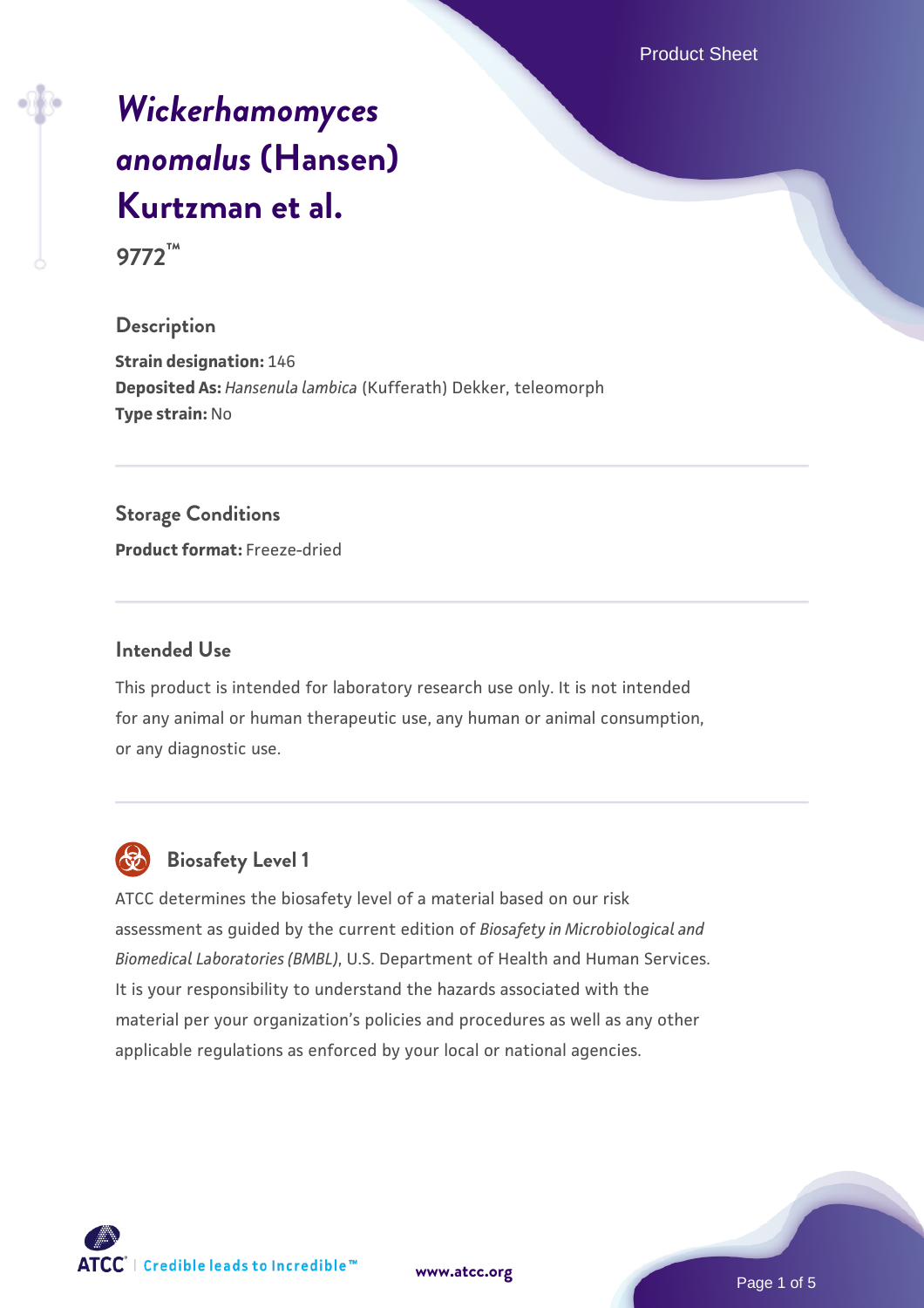#### *[Wickerhamomyces anomalus](https://www.atcc.org/products/9772)* **[\(Hansen\) Kurtzman et al.](https://www.atcc.org/products/9772) Product Sheet Product Sheet 9772**

ATCC highly recommends that appropriate personal protective equipment is always used when handling vials. For cultures that require storage in liquid nitrogen, it is important to note that some vials may leak when submersed in liquid nitrogen and will slowly fill with liquid nitrogen. Upon thawing, the conversion of the liquid nitrogen back to its gas phase may result in the vial exploding or blowing off its cap with dangerous force creating flying debris. Unless necessary, ATCC recommends that these cultures be stored in the vapor phase of liquid nitrogen rather than submersed in liquid nitrogen.

## **Certificate of Analysis**

For batch-specific test results, refer to the applicable certificate of analysis that can be found at www.atcc.org.

### **Growth Conditions**

**Medium:**  [ATCC Medium 200: YM agar or YM broth](https://www.atcc.org/-/media/product-assets/documents/microbial-media-formulations/2/0/0/atcc-medium-200.pdf?rev=ac40fd74dc13433a809367b0b9da30fc) **Temperature:** 24°C

#### **Material Citation**

If use of this material results in a scientific publication, please cite the material in the following manner: *Wickerhamomyces anomalus* (Hansen) Kurtzman et al. (ATCC 9772)

#### **References**

**[www.atcc.org](http://www.atcc.org)**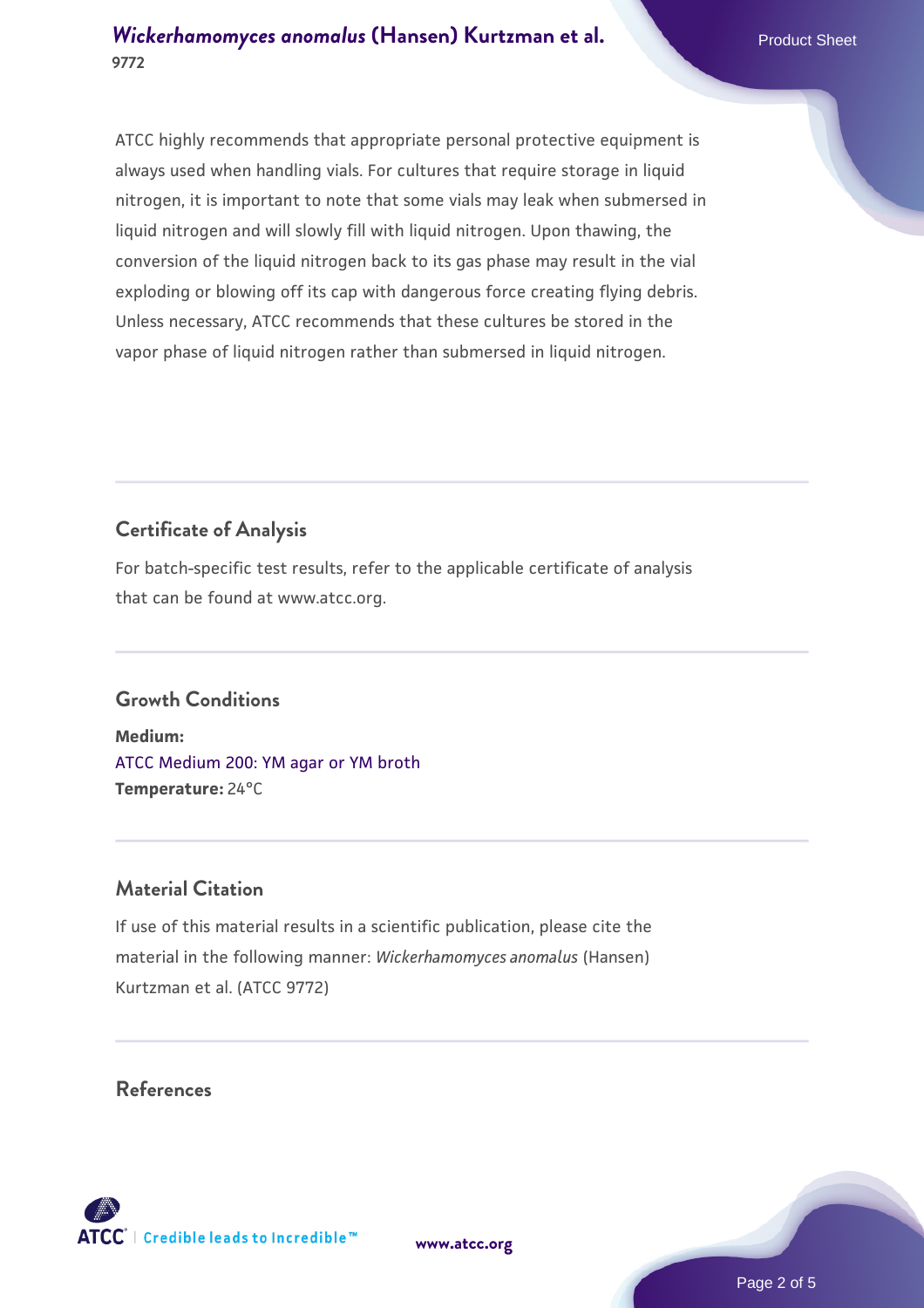#### *[Wickerhamomyces anomalus](https://www.atcc.org/products/9772)* **[\(Hansen\) Kurtzman et al.](https://www.atcc.org/products/9772) Product Sheet Product Sheet 9772**

References and other information relating to this material are available at www.atcc.org.

#### **Warranty**

The product is provided 'AS IS' and the viability of ATCC® products is warranted for 30 days from the date of shipment, provided that the customer has stored and handled the product according to the information included on the product information sheet, website, and Certificate of Analysis. For living cultures, ATCC lists the media formulation and reagents that have been found to be effective for the product. While other unspecified media and reagents may also produce satisfactory results, a change in the ATCC and/or depositor-recommended protocols may affect the recovery, growth, and/or function of the product. If an alternative medium formulation or reagent is used, the ATCC warranty for viability is no longer valid. Except as expressly set forth herein, no other warranties of any kind are provided, express or implied, including, but not limited to, any implied warranties of merchantability, fitness for a particular purpose, manufacture according to cGMP standards, typicality, safety, accuracy, and/or noninfringement.

#### **Disclaimers**

This product is intended for laboratory research use only. It is not intended for any animal or human therapeutic use, any human or animal consumption, or any diagnostic use. Any proposed commercial use is prohibited without a license from ATCC.

While ATCC uses reasonable efforts to include accurate and up-to-date information on this product sheet, ATCC makes no warranties or representations as to its accuracy. Citations from scientific literature and patents are provided for informational purposes only. ATCC does not warrant

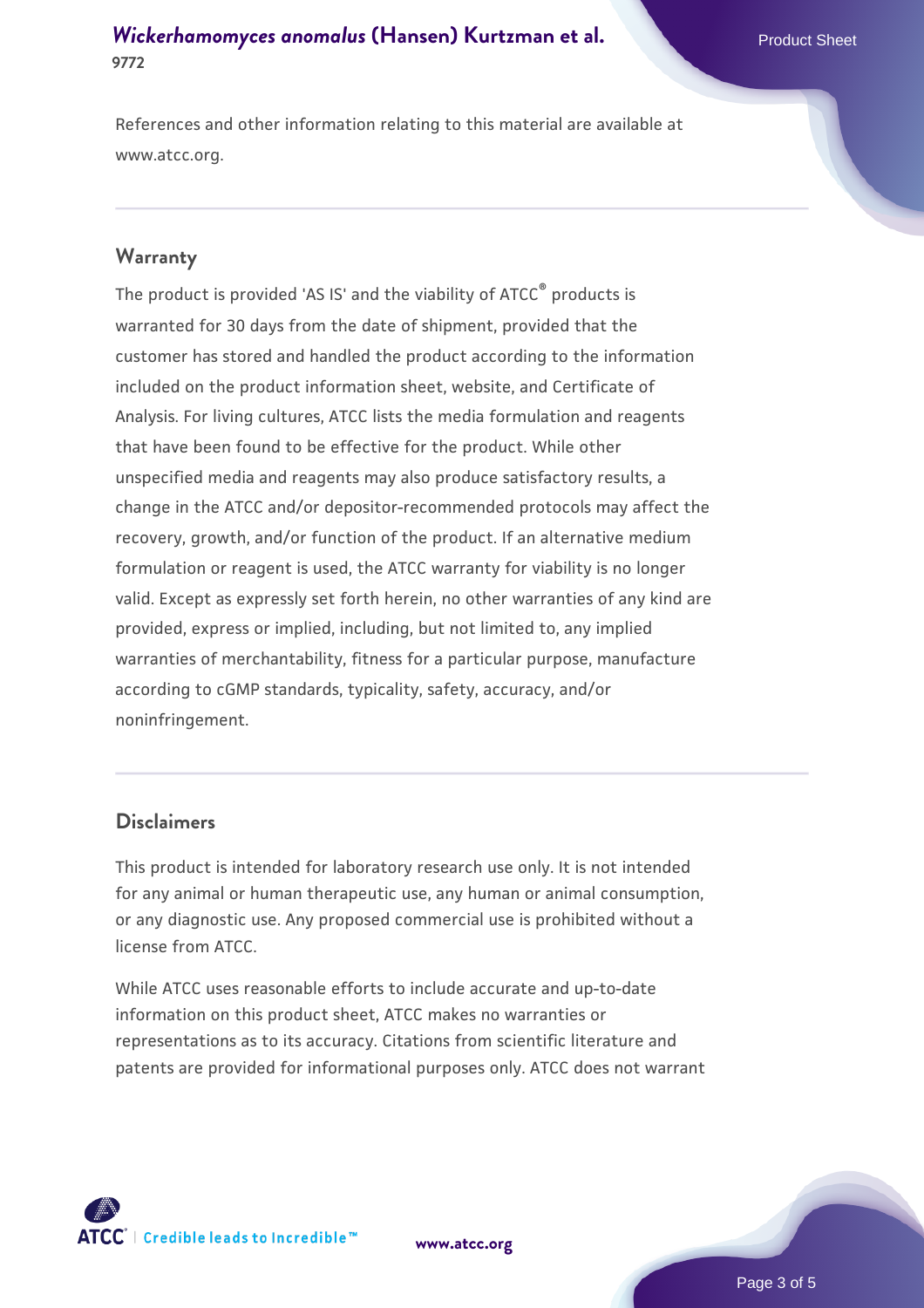#### *[Wickerhamomyces anomalus](https://www.atcc.org/products/9772)* [\(Hansen\) Kurtzman et al.](https://www.atcc.org/products/9772) **Product Sheet 9772**

that such information has been confirmed to be accurate or complete and the customer bears the sole responsibility of confirming the accuracy and completeness of any such information.

This product is sent on the condition that the customer is responsible for and assumes all risk and responsibility in connection with the receipt, handling, storage, disposal, and use of the ATCC product including without limitation taking all appropriate safety and handling precautions to minimize health or environmental risk. As a condition of receiving the material, the customer agrees that any activity undertaken with the ATCC product and any progeny or modifications will be conducted in compliance with all applicable laws, regulations, and guidelines. This product is provided 'AS IS' with no representations or warranties whatsoever except as expressly set forth herein and in no event shall ATCC, its parents, subsidiaries, directors, officers, agents, employees, assigns, successors, and affiliates be liable for indirect, special, incidental, or consequential damages of any kind in connection with or arising out of the customer's use of the product. While reasonable effort is made to ensure authenticity and reliability of materials on deposit, ATCC is not liable for damages arising from the misidentification or misrepresentation of such materials.

Please see the material transfer agreement (MTA) for further details regarding the use of this product. The MTA is available at www.atcc.org.

#### **Copyright and Trademark Information**

© ATCC 2021. All rights reserved. ATCC is a registered trademark of the American Type Culture Collection.

#### **Revision**

This information on this document was last updated on 2021-05-19

#### **Contact Information**



**[www.atcc.org](http://www.atcc.org)**